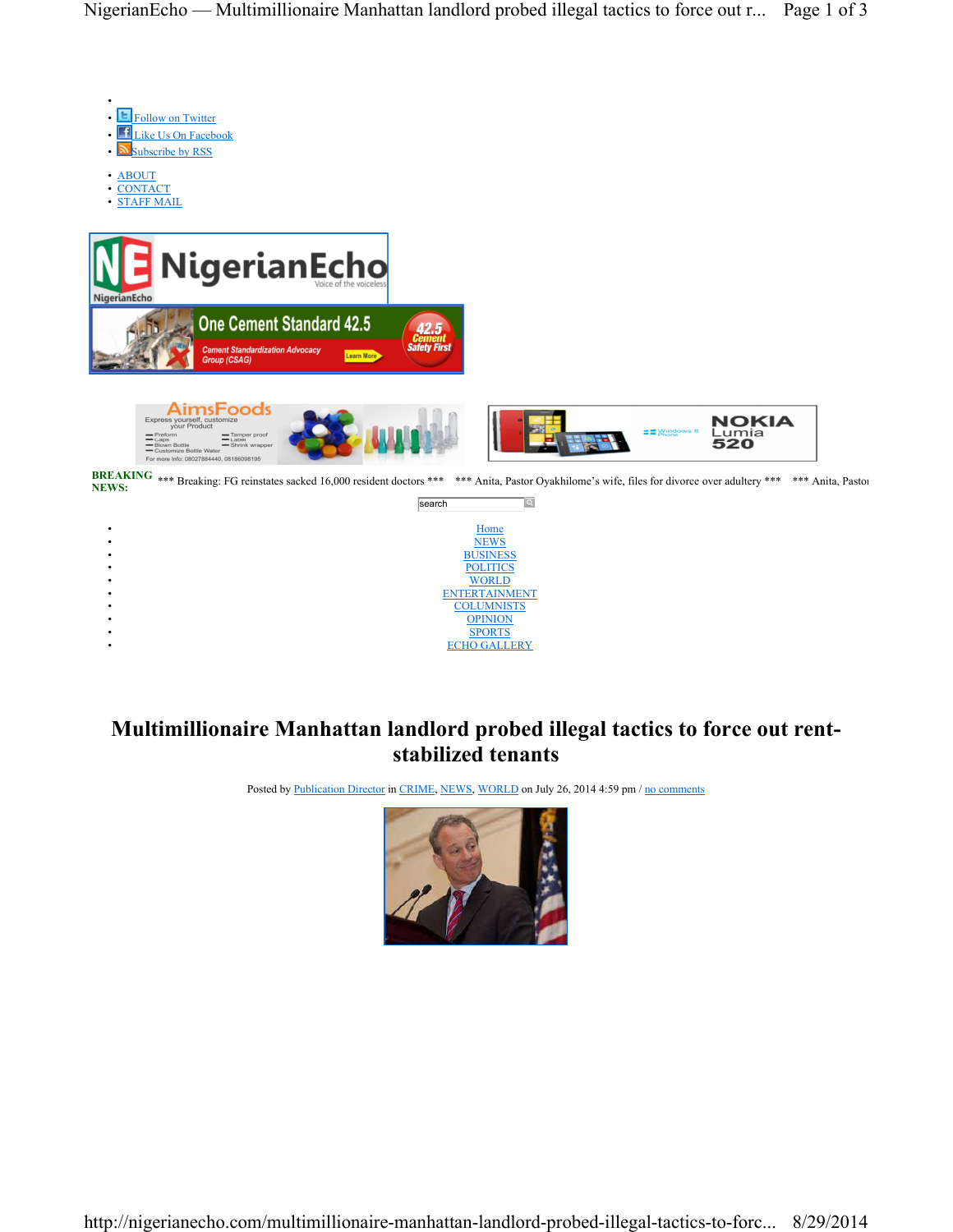"State Attorney General Eric Schneiderman has launched an investigation into the tactics used by Steven Croman, 47, to push rent-stabilized tenants out of their valuable apartments, the Daily News has learned. Croman, who owns 100 mostly residential buildings across Manhattan, portrays himself as a philanthropist, raising money for causes like the 92nd Street Y."

The multimillionaire Manhattan landlord whose ex-cop employee is accused of terrorizing tenants is now himself the subject of an investigation, the Daily News has learned.

State Attorney General Eric Schneiderman has launched a probe into the potentially illegal tactics used by landlord Steven Croman, 47, to force rent-stabilized tenants out of their valuable apartments, a source said.

The AG is investigating potential violations of city and state laws, including numerous infractions related to tenant harassment by Croman, the source said.

Schneiderman's spokeswoman, Melissa Grace, declined to answer questions about the probe, instead issuing a brief statement.

"While we cannot comment on potential or ongoing investigations, the attorney general is committed to ensuring that no one — no matter how rich or well connected — is above the law. We are prepared to take action against landlords who use illegal tactics to force rent-regulated tenants out of their homes to raise rents."

Croman, who owns 100 mostly residential buildings across Manhattan, portrays himself as a philanthropist, raising money for causes like the 92nd Street Y.

This week Schneiderman slapped a "cease and desist" order on one of his employees, ex-NYPD cop Anthony Falconite, a private investigator tenants say has engaged in a campaign of harassment and intimidation to force them out.

Numerous tenants say Croman regularly files frivolous lawsuits, blows off repairs and uses every trick in the book to get them out so he can rent units at much higher rates.

Croman bought the building last year and offered buyouts to the Wintons and other tenants. Several took the deal and moved out. The Wintons declined the offer.Just ask Croman tenants Cordelia and Graham Winton, who live in his building on E. 8th St. in the East Village.

Tenants above and below them left and now those apartments rent for around \$6,000. The Wintons pay about \$1,250.

On July 2, the Wintons went on vacation and returned to a nightmare. Cordelia Winton returned first on July 19, and when she arrived, tenants told her someone had cranked the steam heat in the building on July 4 high enough to cause steam to pour out from her apartment into the hall.

When she opened the door, she gazed upon a disaster.

The heat was so extreme, wine bottles had uncorked, spewing their contents on the floor. A glass cabinet shattered, wood shelves warped and collapsed, the plastic spray arm in the sink melted, an outlet popped out of the wall and the ceiling and walls bubbled.

If they'd left their cats behind as they usually do, they'd have two dead kitties, the Wintons said.

She said the super failed to notify them of what happened, or they would have returned early to take care of the damage.Croman's employees claim an unnamed "contractor" had mistakenly turned the boiler on max and left. But Cordelia Winton said the super came to the building while they were away and turned off the boiler after other tenants complained about the heat.

Since then Croman has done nothing to make amends, and the Wintons have given up hope that that will change.

"My son goes to a good school nearby. I've always paid my rent on time. I've dealt with the problems in the apartment,"

Cordelia Winton said. "I just want to live in peace. I just want to be left alone."

Messages left with Croman Friday were not returned.

Source: Daily News, NY

0 I like This

Post to Facebook Post to Twitter Add to LinkedIn

Tags: rent-stabilized tenants, State Attorney General Eric Schneiderman, Steven Croman

## **No comments**

Be the first one to leave a comment.

## **Post a Comment**

|  | Name required $\Box$ |        | $\bar{E}$ -Mail required $\bar{E}$ | Website |
|--|----------------------|--------|------------------------------------|---------|
|  |                      |        |                                    |         |
|  |                      |        |                                    |         |
|  |                      |        |                                    |         |
|  |                      |        |                                    |         |
|  |                      | submit |                                    |         |

 $\Box$  Notify me of follow-up comments by email.